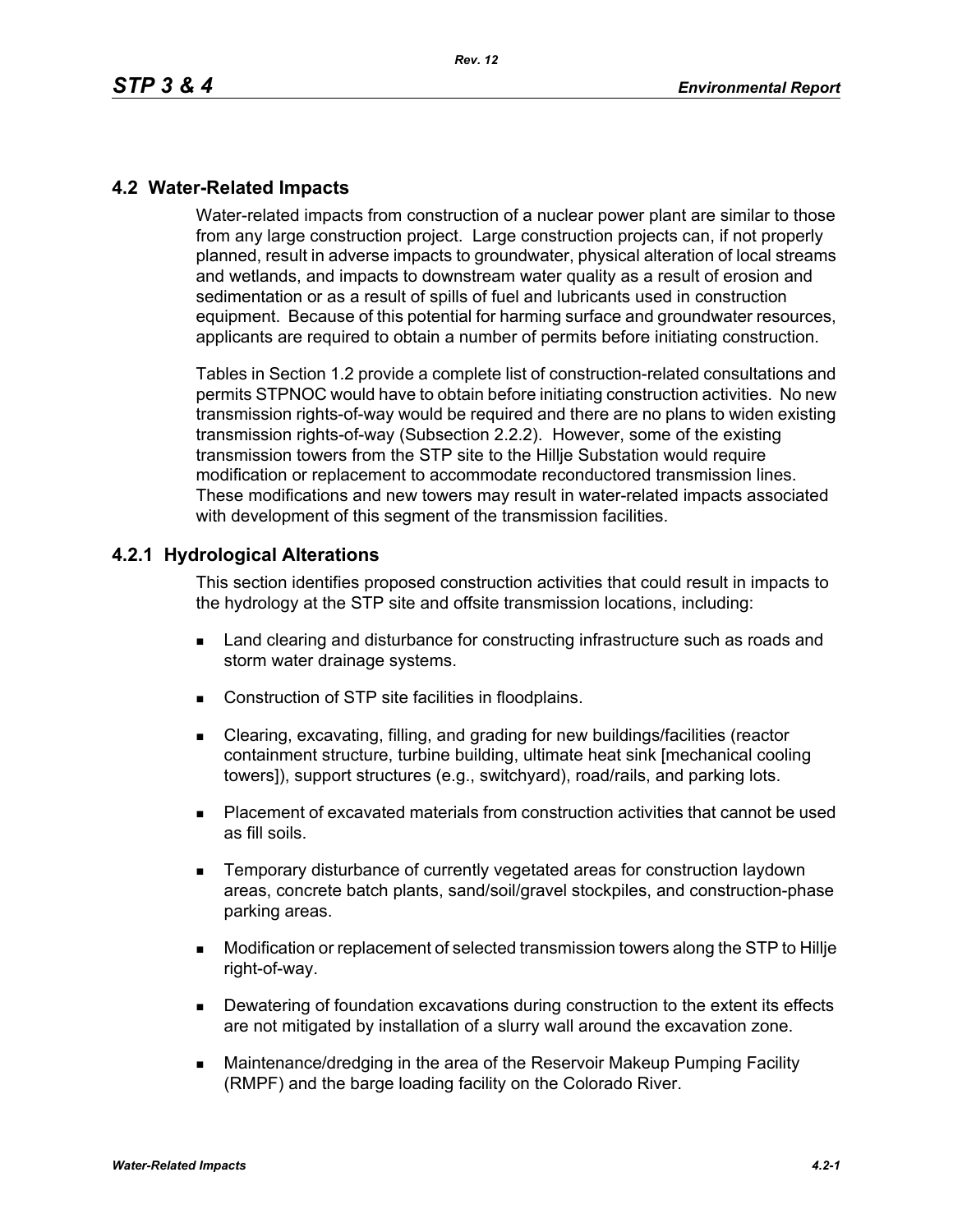## **4.2.1.1 Surface Water**

The STP 3 & 4 project will require replacing some of the existing transmission towers along the 20 miles of transmission right-of-way from the STP site to the Hillje substation (Section 3.7). The modification or replacement of the towers along the existing right-of-way would result in construction activities occurring that would likely result in the disturbance of surface soils within the footprint of the existing towers or access roads. The right-of-way itself as well as adjacent lands is used for crop production. Based on the current use of the land within the right-of-way, disturbance to surface soils would not appreciably alter surface water flow during the modification of the towers or construction of new towers. STPNOC has determined that impacts from the potential changes to surface water flow would be similar to the impacts from the original construction activities along the transmission right-of-way. The impacts would be temporary and would impact relatively small areas. Access to the existing rights-of-way would occur where existing access points are located and would not result in additional land disturbances. STPNOC, therefore, estimates impacts to surface water alterations would be SMALL and would not warrant additional mitigation other than those required by the appropriate permits. If construction activities occur close to surface water features, it is anticipated that the transmission line constructor would use erosion controls to limit the potential impacts to nearby water bodies or drainage features.

The only STP 3 & 4 facilities to be located in the Colorado River floodplain are those facilities that will be shared and have already been constructed for use by STP 1 & 2. These facilities are the RMPF, the Main Cooling Reservoir (MCR) blowdown discharge pipes, the MCR spillway discharge structure, and the barge facility. The remainder of the STP 3 & 4 facilities would be constructed in areas located above the elevation of the floodplain. Impacts to the floodplain from STP 3 & 4 would be less than the impact of constructing STP 1 & 2. The area occupied by these structures in the floodplain is insignificant when compared to the total area of the floodplain. There would be no additional reduction in channel conveyance and the elevation of the 100-year floodplain upstream and downstream of the STP site would not be affected by construction of STP 3 & 4. STPNOC has determined that impacts to the floodplain would be SMALL and would not warrant mitigation.

The local relief of the STP site varies from approximately 30 feet above mean sea level (MSL) in the northern portion of the site to 15 feet MSL in the southern portion, (Subsection 2.3.1.2). Within the site boundary (Figure 2.3.2-3) flows the West Branch of the Colorado River, the Colorado River, as well as surface water drainage features, one of which feeds 34-acre Kelly Lake, which is located in the northeast corner of the site (Reference 4.2-1). The largest surface water feature in the vicinity of the site is the above-grade MCR that covers approximately 7000 acres (2800 hectare). Another STP site surface water feature associated with STP 1 & 2 operations is the 47-acre Essential Cooling Pond (Reference 4.2-2).

As discussed in Subsection 2.3.1, Little Robbins Slough, an intermittent stream, flows south of the MCR to a coastal marsh area north of Matagorda Bay. A portion of Little Robbins Slough that would have been inundated by the construction of the MCR was relocated during the construction of STP 1 & 2 to an area outside of the MCR. The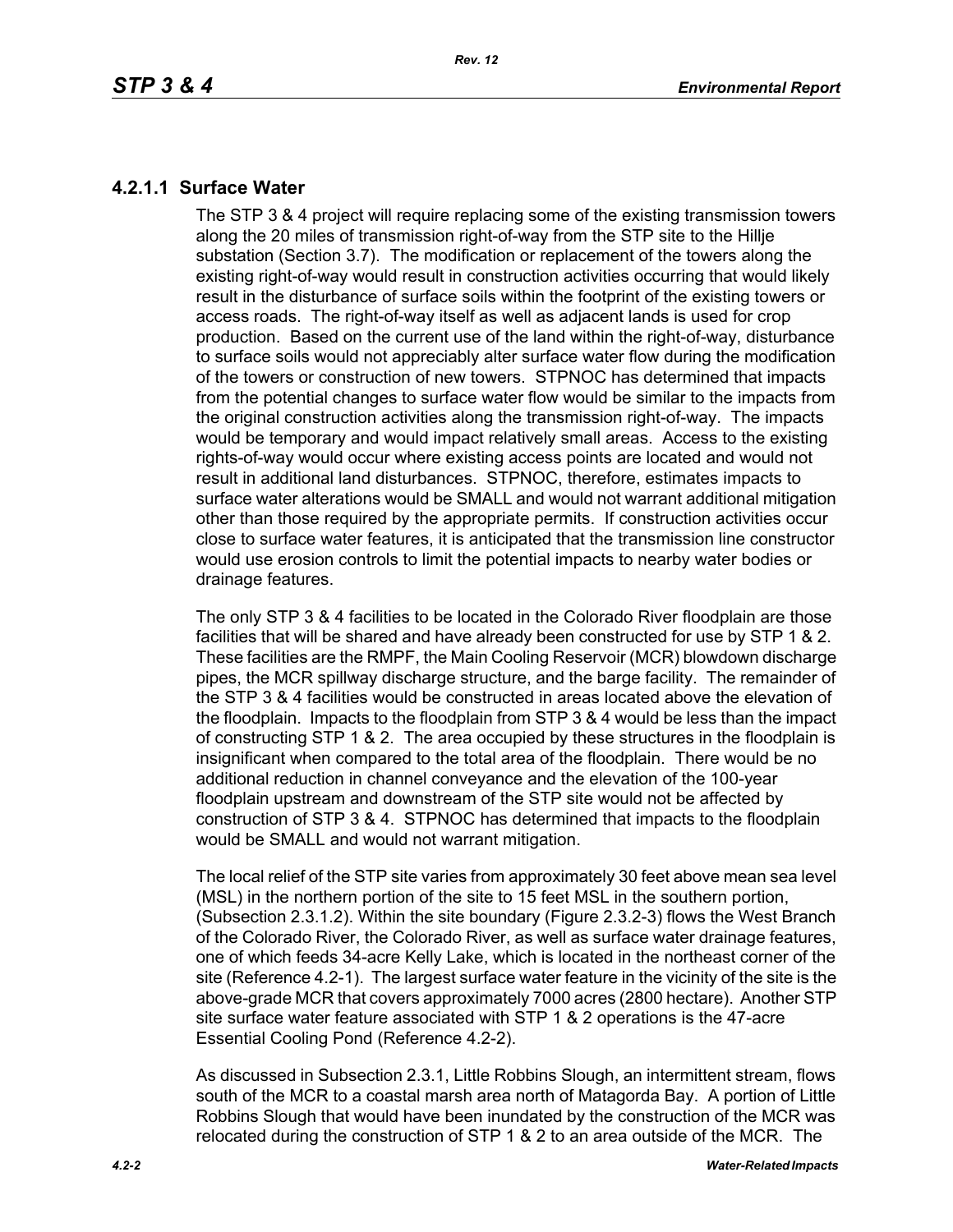relocated channel rejoins the natural drainage course approximately 1 mile east of the southwest corner of the MCR (Reference 4.2-2). The West Branch of the Colorado River is an old river channel associated with the Colorado River adjacent to the MCR that flows south toward the Gulf Intracoastal Waterway and Matagorda Bay. Surface water drainage features near the southeastern portion of the MCR feed the West Branch of the Colorado River, which flows only intermittently.

The construction of STP 3 & 4 and its support facilities, especially the proposed 2-mile long heavy-haul road (Figure 3.9-1) from the barge facility to STP 3 & 4 (Section 4.1) could alter the current surface water flow patterns. Drainage ditches, storm water culverts, and other drainage devices will be used to maintain flow patterns across the construction areas. The refurbishment of an existing rail line that enters the northern portion of the STP site would result in less impact to the area crossed than when originally constructed. Actual impacts would be similar to those associated with normal maintenance of the rail line, including rail and ballast replacement where appropriate.

Surface water features that could be affected by the STP 3 & 4 construction activities include the unnamed onsite drainage associated with site sloughs, drainage ditches currently located in the STP 3 & 4 project area, an area currently designated as the Texas Prairie Wetland Project (Subsection 2.4.1), several onsite areas of standing water and their associated drainages, and other site drainage features that flow to the Colorado River or to the West Branch of the Colorado River (Subsection 2.3.1). Refer to Section 2.4 for additional information on the STP site surface water features.

There have been no studies performed by STPNOC to determine water storage or flow characteristics for surface water features within the STP site boundary other than the Essential Cooling Pond for STP 1 & 2 and the MCR because none have been required by state regulatory agencies. Monitoring of STP site surface water features is performed in accordance with STPNOC's storm water management program. As discussed in Subsection 2.3.3, surface water quality is analyzed for radionuclides as part of the existing radiological monitoring program for the West Branch of the Colorado River, Little Robbins Slough, the East Branch of Little Robbins Slough, a surface water drainage ditch located northeast of the MCR, and the MCR, as indicated in Subsection 2.3.3.

Part of a surface water ditch system is currently located in the area proposed for the STP 3 & 4 facilities. The ditch drains surface water away from the northern portion of the STP 1 & 2 operations area when surface water is present as the result of precipitation events. STPNOC plans to relocate this section of ditch north of the STP 3 & 4 site to capture surface water runoff from STP 1 & 2 and STP 3 & 4. As discussed in Subsection 2.4.1, STPNOC performed a bio-assessment survey of the ditch that passes through the STP 3 & 4 site that could be affected by construction activities (Reference 4.2-3).

STPNOC also surveyed the proposed construction site to determine if jurisdictional wetlands were present (Reference 4.2-4). Subsequent to the completion of this survey, STPNOC performed additional surveys in concert with its request for a Preliminary Jurisdictional Determination of wetlands within the areas potentially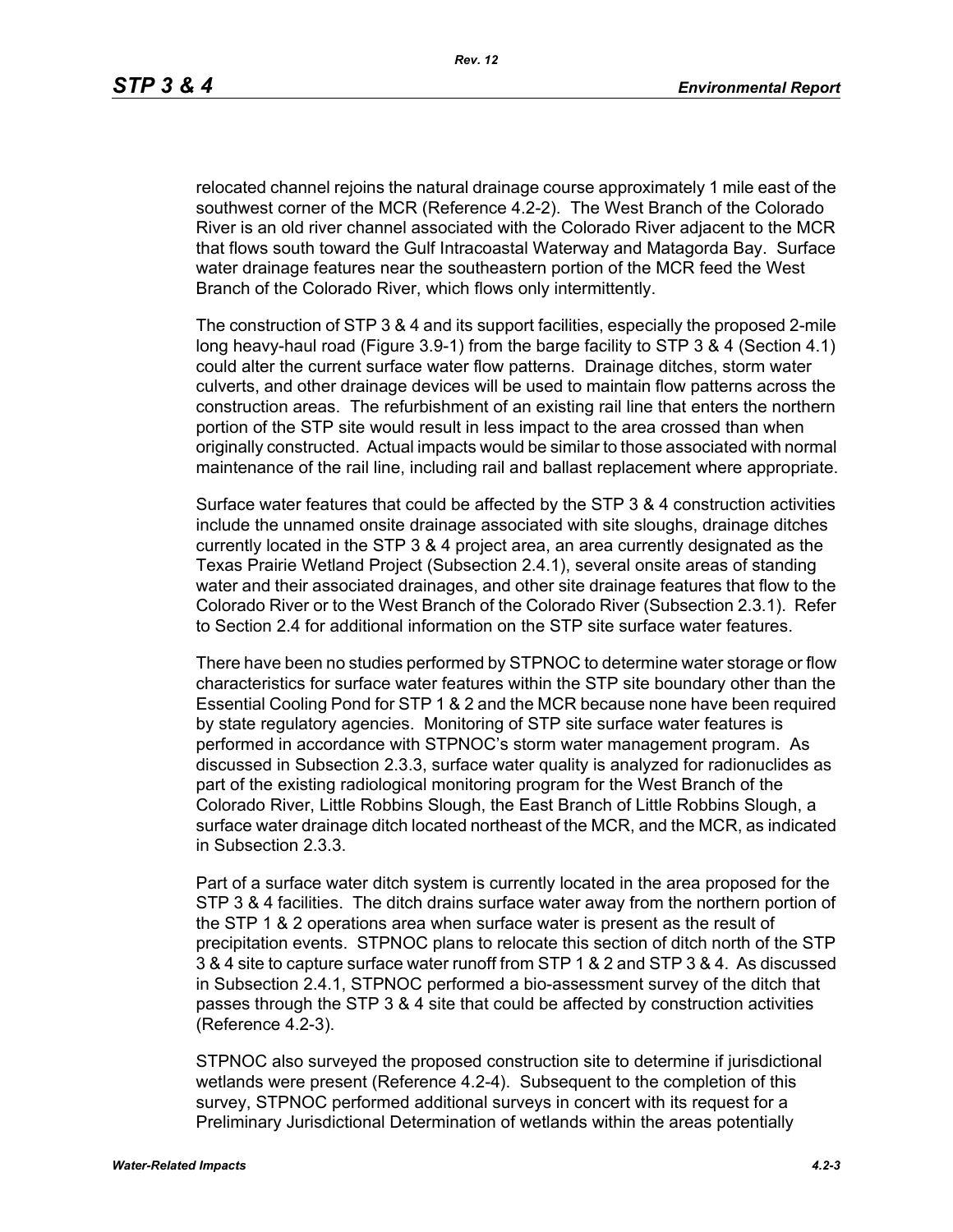affected by construction of Units 3 & 4. In May of 2009 the USACE confirmed the presence of 29 separate wetlands which would fall under the jurisdiction of the Clean Water Act. These wetlands ranged in size from 0.07 acres to 3.78 acres. Each of these wetlands would be avoided during construction activities (Reference 4.2-4). STPNOC would use silt fences and other erosion control devices, as needed, to help mitigate the possibility of surface water runoff from proposed construction activities impacting the STP site's surface water drainage features.

The RMPF intake structure on the Colorado River for STP 1 & 2 was built with the capability to provide enough makeup water to the MCR for four nuclear units. At present, it is operating at half its capacity, with only four makeup pumps in service. STPNOC has determined that the RMPF intake structure itself would not have to be modified to accommodate the new units. New pumps would be installed in the existing structure. This would limit potential direct impacts to the Colorado River.

The circulating water intake structure for STP 3 & 4 would be located on the modified existing MCR dike south of the STP 1 & 2 circulating water intake. The circulating water discharge outfall for STP 3 & 4 is located approximately 1000 feet west of the STP 1 & 2 discharge structure. Because of the configuration of circulating water pipes passing over the embankment, an overflow weir would be installed inside the discharge outfall to maintain proper siphon when the water level drops toward the low-water level datum. Downstream of the discharge outfall, riprap placement would be provided to prevent erosion. For more information, refer to Subsection 3.4.2.3. The MCR discharge is the existing blowdown facility to the Colorado River downstream of the RMPF. The MCR blowdown structure to the Colorado River is adequate in size to support the proposed project.

Any maintenance dredging of the Colorado River in the vicinity of the RMPF and the barge landing facility would be performed under existing or future STPNOC permits as required by the U.S.Army Corps of Engineers and in accordance with any applicable state permits or other requirements (Section 1.2 Tables 1.2-1 through 1.2-4). Dredged material from the dredged locations would be disposed in accordance with the STP site's dredging permits. Surface water impacts from dredging would be limited to the Colorado River in the direct vicinity of dredging operations and to the vicinity of the dredged material disposal area. Dredging would disturb sediments and increase turbidity downstream of the RMPF; however, impacts would be of short duration essentially limited to the period of actual dredging operations.

The State of Texas Construction Storm Water Program requires industrial facilities that discharge to waters of the United States and plan construction that would disturb more than 5 acres of land to:

- Obtain coverage under the Texas Pollutant Discharge Elimination System (TPDES).
- **IMPLEMENT MANAGEMENT EXAMPLE THE IMPLEMENT INCORDIT IN THE IMPLEMENT INCORDENT INCORDIT IN THE IMPLEMENT INCORDIT IN THE IMPLEMENT INCORDENT INCORDITION** devices and retention ponds) and operational measures to prevent the movement of pollutants (including sediments) offsite via storm water runoff.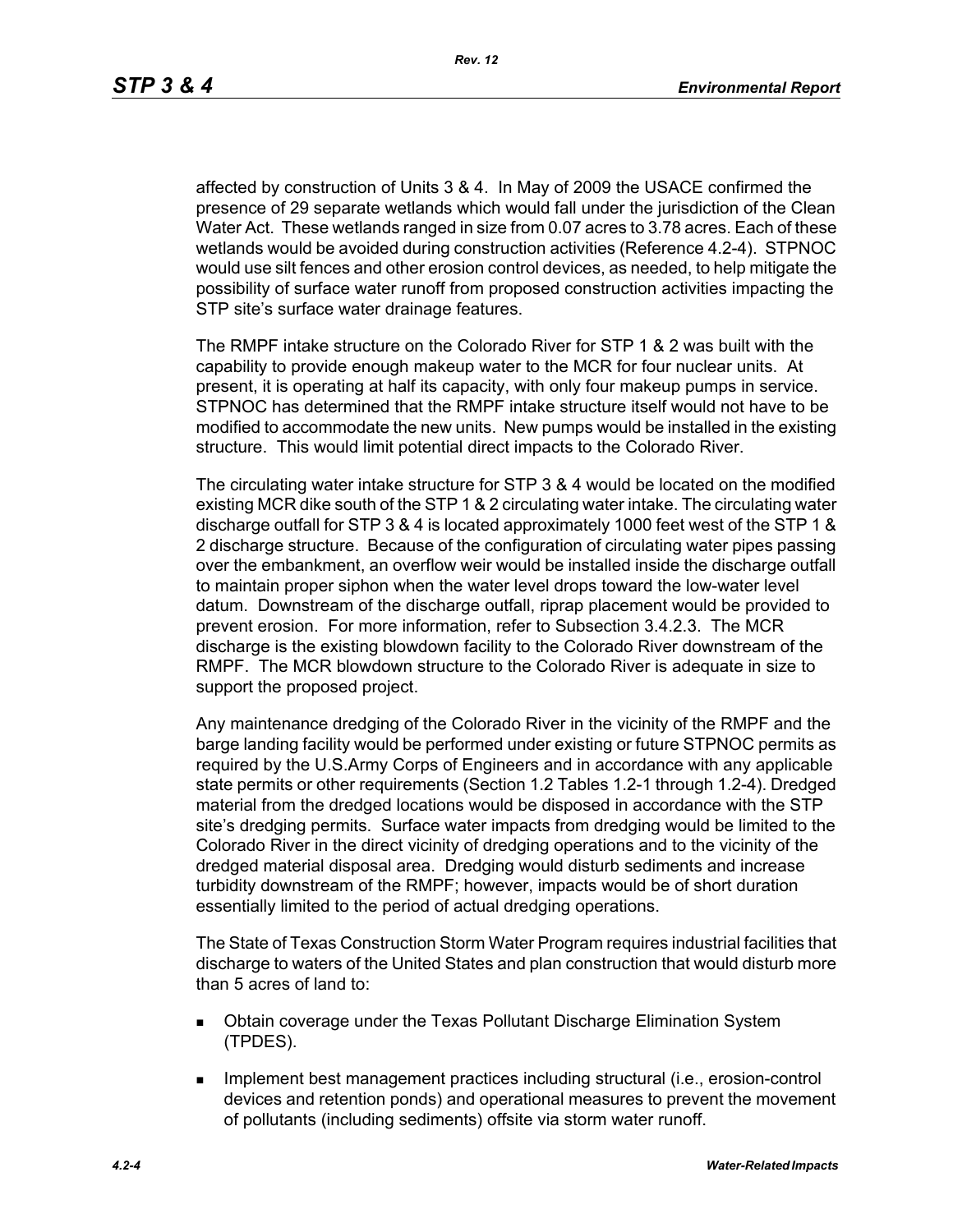**Develop a Storm Water Pollution Prevention Plan (SWPPP) through the TCEQ.** 

New retention ponds and connecting drainage ditches would be constructed to accommodate surface water runoff from areas where surface soils would be disturbed by construction activities. The proposed ditches and retention ponds may also be used to allow potential sediment-laden water generated from dewatering activities to settle in them to reduce the amount of sediment potentially discharged to surface water bodies at the site. The water could then, if necessary, be discharged at a TPDES permitted outfall. The locations of these ditches and retention ponds have yet to be determined.

Therefore, STPNOC concludes that impacts to surface water hydrology would be SMALL and would not warrant additional mitigation in addition to those included in required permits.

# **4.2.1.2 Groundwater Dewatering**

As discussed in Subsection 2.3.1, groundwater use in the vicinity of the STP site is primarily from the confined Chicot Aquifer (Beaumont Formation) within the Gulf Coast Aquifer system. The Chicot Aquifer is separated into shallow and deep aquifers by at least 150 feet of confining clay. Groundwater wells in Matagorda County are located within the Chicot Aquifer (Subsection 2.3.1). The Beaumont Formation comprises the shallower aquifer material below the alluvial deposits directly along the Colorado River channel and deeper portions of the Chicot Aquifer. The Beaumont Formation is comprised of deltaic sediments consisting of discontinuous interfingering beds of clay, silt, sand, and gravel that grade laterally over short distances (Reference 4.2-2). The upper 10 to 30 feet of the Beaumont Formation acts as an upper confining unit for the shallow portion of the Chicot Aquifer. As discussed in Subsection 2.3.1, the base of the shallow portion of the Chicot Aquifer is 90 to 150 feet deep at the STP site. This shallow portion of the Chicot Aquifer is the portion of the aquifer in which dewatering would occur.

Recharge to the shallow portion of the Chicot Aquifer is within a few miles north of the STP site. Discharge from the shallow portion of the aquifer is to local wells, to Colorado River alluvial material east of the site, and to Matagorda Bay and the Colorado River estuary, approximately 5 miles southeast of the site (Subsection 2.3.1).

The excavations for STP 3 & 4 would be approximatly one year apart. Each excavation would reach a depth of approximately 95 feet below grade. Perimeter dewatering would be required to a depth of at least 35 feet with dewatering wells for the deeper portion of the excavations located in the lower unit of the shallow portion of the Chicot aquifer to a depth of approximately 95 feet below grade. A slurry wall will be installed around the entire excavation (both Units 3 and 4) to a depth of approximately 125 feet below grade. The extent of each excavation would be approximately 1000 feet wide (east-west) by 1200 feet long (north-south) and would cover an area of approximately 27 acres for each unit.

It is currently anticipated that dewatering and excavation activities for STP 3 & 4 and their ancillary facilities would be similar to those performed during construction of STP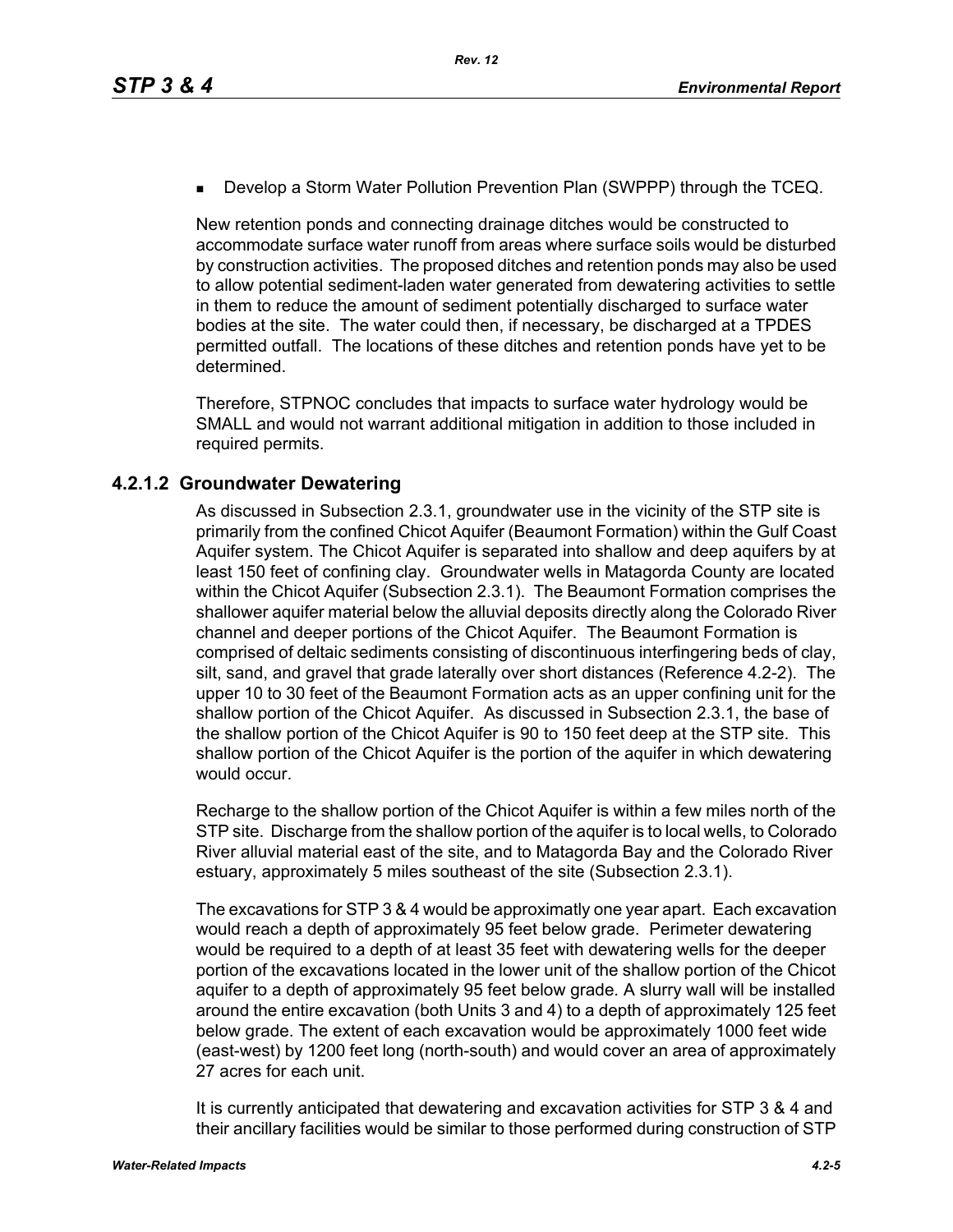1 & 2. Dewatering and excavation activities for the existing STP 1 & 2 are described in STP 1 & 2 FSAR Subsection 2.5.4 (Reference 4.2-1). As discussed in Subsection 2.3.1, the proposed cut and fill excavation dewatering activities for STP 3 & 4 would consist of a combination of a perimeter slurry wall, deepwells, recharge wells, jet eductors, sand drains, wellpoints, pumps, standby pumps, sumps, sump pumps, trenches, and necessary appurtenances capable of achieving the design requirements to dewater or to depressurize the major water-bearing strata. The perimeter dewatering wells would control lateral inflow and assist in removing water stored within the excavation. The open pumping system would control precipitation runoff, assist in water storage removal, and any inflow to the excavation.

 The initial dewatering rate is estimated to be 6700 gpm and is expected to decline to approximately 1000 gpm due to the surrounding slurry wall. The hydraulic conductivity in the upper unit of the shallow portion of the Chicot Aquifer is between 65 and 420 gallons per day/square foot (gpd/ft<sup>2</sup>). Transmissivity values range from 1100 and 10,500 gallons per day per ft (gpd/ft). The storage coefficient varies between 0.0017 and 0.0007. The lower unit of the shallow portion of the Chicot Aquifer has a hydraulic conductivity that ranges between 410 and 600 gpd/ft<sup>2</sup>, a transmissivity range between 13,000 and 33,000 gpd/ft, and storage coefficients between 0.00045 and 0.00071.

Based on the range of estimated flow, drawdown and subsidence estimates at key facility structures are included in Table 4.2-1. The excavation dewatering rates measured during STP 1 & 2 construction (1300 gpm to 2900 gpm) indicate the estimated STP 3 & 4 rates would be less than the upper bounded steady-state flow of 6700 gpm at the initial dewatering with a steady state of approximately 1000 gpm, which suggests that the estimates based on the lower hydraulic conductivity value may be more realistic. Therefore, the amount of projected drawdown and subsidence at the MCR and STP 1 & 2 would likely be on the lower end of the estimate range as shown in Table 4.2-1. Table 4.2-2 includes groundwater hydrologic parameters based on pump tests performed in the upper portion of the Chicot Aquifer.

As discussed in Subsection 2.3.1, the soils to a depth of approximately 10 to 30 feet in the vicinity of STP 3 & 4 consist primarily of silty clays that create a confined groundwater system in the shallow portion of the Chicot Aquifer at the site. The presence of the surficial clays would also isolate wetlands and shallow surface water (natural and man-made drainage) features in the vicinity of STP 3 & 4 from the underlying subsurface soil units being dewatered during construction. Therefore, the impact to wetlands or to surface water drainage features in the vicinity of the proposed excavation from the proposed dewatering activities would be SMALL and would not warrant additional mitigation.

Due to the presence of the confining clays above and below the shallow portion of the Chicot Aquifer, dewatering activities would be limited to the shallow portion of the Chicot Aquifer. As discussed in Subsections 2.3.1 and 2.3.2, the closest offsite well to the STP 3 & 4 site location (Figure 2.3.1-43) installed in the shallow artesian portion of the Chicot Aquifer is Well 2004120846, which is located approximately 9000 feet east of the STP 3 & 4 site. This well is approximately 80 feet deep and is used to supply water to livestock.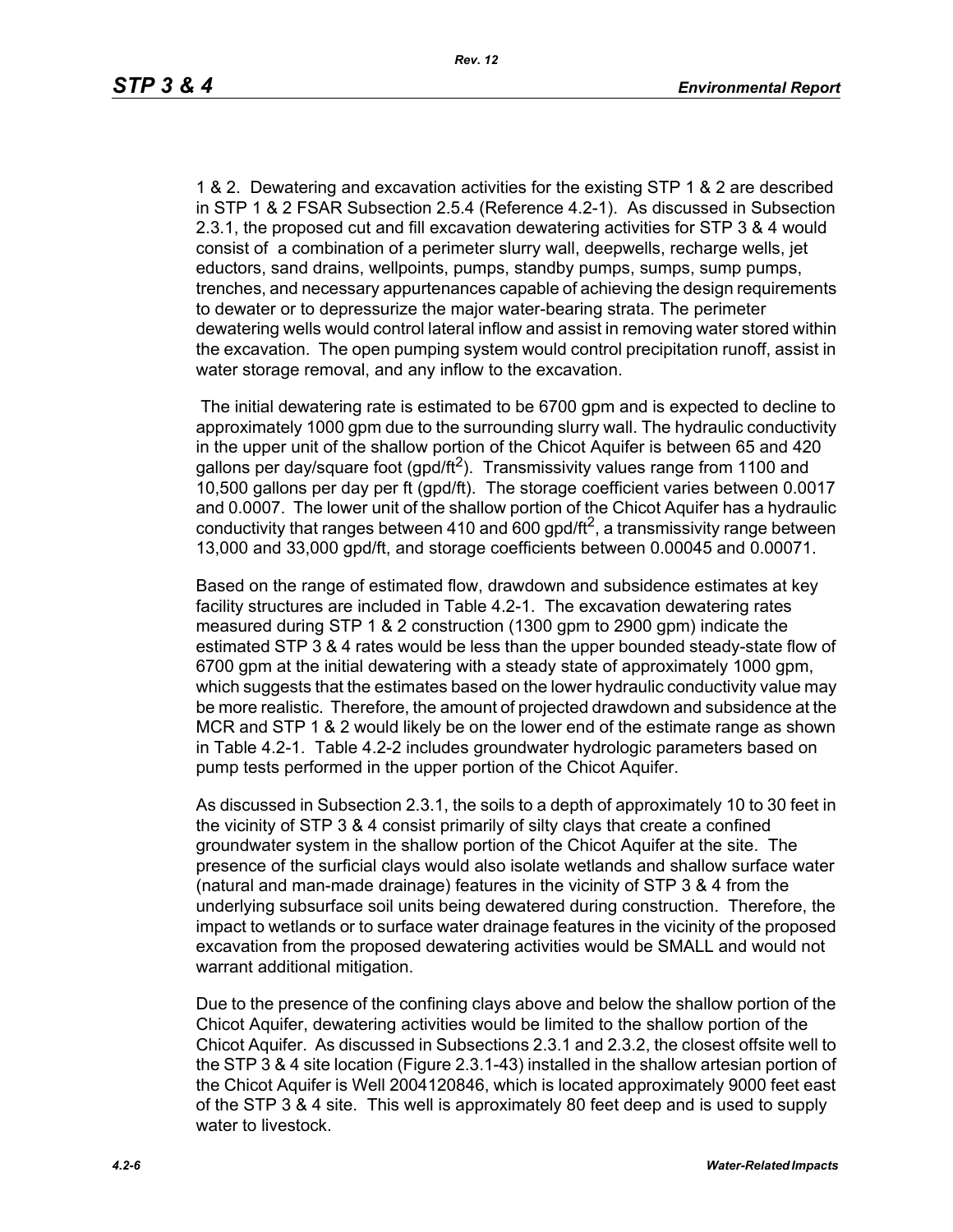Dewatering activities in the upper shallow aquifer would not impact most local water well users because most water wells close to the site are located in the deeper portion of the Chicot Aquifer (Subsection 2.3.2). Dewatering wells would be installed above the confining layer separating the shallow portion of the Chicot Aquifer from the deeper portion. Therefore, dewatering would occur within the direct vicinity of the excavation for a reasonably short period of time (period of construction), affecting only the shallow portion of the Chicot Aquifer. The potential for subsidence associated with dewatering would be SMALL and limited to onsite areas, primarily to the areas of STP 1 & 2 and the MCR. Subsidence impacts could be mitigated through the installation of cutoff walls that would limit the amount of groundwater required to be pumped during the dewatering of the excavation. The use of injection wells or infiltration trenches could also help to limit the amount or possibility of subsidence near the existing STP site facilities by creating an area of recharge between the excavation and those facilities.

As discussed in Subsection 2.3.1, the use of the slurry wall could reduce the amount of water it would be necessary to remove from the excavation during dewatering. The steady state dewatering during the construction phase is significantly reduced with an estimated dewatering rate of 1000 gpm.

As discussed in Subsection 2.3.1, the MCR is connected to the shallow portion to the Chicot Aquifer where the surficial clays were excavated during the construction of the STP 1 & 2. This connectivity of the MCR to the shallow portion of the Chicot Aquifer and the fact that the proposed excavation sites are only 2200 feet from the MCR, dewatering over time could result in the movement of water from the MCR (higher head potential) to the excavation (lower head potential) if there are subsurface flow paths that directly connect the two areas. The loss of surface water from the MCR as a result of dewatering activities could result in the need to increase surface water use from the Colorado River or an increase in groundwater use. The use of the slurry wall between the excavation for STP 3 & 4 and the MCR could block potential flow from the MCR to the STP 3 & 4 excavation and prevent the additional loss of surface water from the reservoir.

Due to the nature of the clay and sand materials, sumping may be required to handle any seepage, trapped water, perched water, or surface water on top of these formations. A system of shallow drains and/or ditches is utilized inside and outside the excavation to collect and direct minor seepage to sumps. This system would also be utilized to handle storm water that enters the excavation. Sand drains may also be installed to allow the trapped and/or perched water to migrate to the lower permeable formations that are pumped by the active dewatering systems. The effluent from the dewatering well system would be controlled, and discharged into drop structures with discharge points located in the existing MCR.

A surficial clay extends across the STP site with the exception of beneath some sections of the MCR where the clay was penetrated during construction activities for STP 1 & 2. Because the shallow portion of the Chicot Aquifer is generally isolated from surface waters outside of the footprint of the MCR by the surficial clay and from underlying aquifer units by a confining unit, STPNOC concludes that impacts to groundwater due to pumping during dewatering activities in this aquifer would be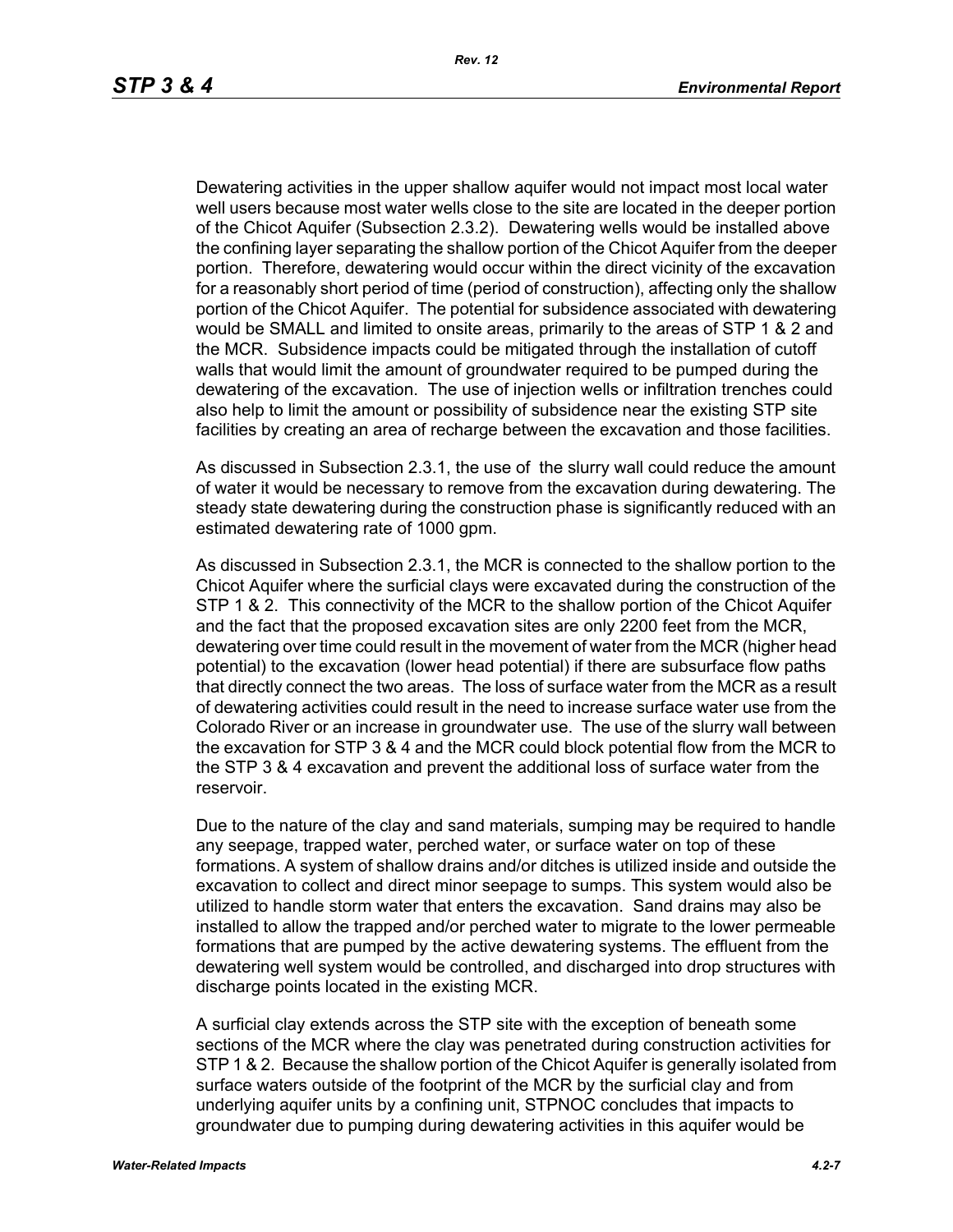limited to the shallow portion of the Chicot Aquifer. Impacts on surface water hydrology from dewatering activities with the possible exception of the MCR would be SMALL and would not warrant additional mitigation.

Compacted materials added to the excavation as part of the backfill process and the presence of the new units would alter the groundwater flow paths in the vicinity of STP 3 & 4 foundations. However, these impacts would be localized to the STP site in the area of construction. When the slurry wall is installed prior to construction, flow patterns within the shallow portion of the Chicot Aquifer on the STP site would also be altered. These impacts would be limited to areas of construction within the STP site boundary and would have no impact on surface water hydrology. STPNOC has developed a Dewatering Plan to be used by the construction contractor that contains detailed information on dewatering and water disposal activities and possible mitigation measures for the STP 3 & 4 site. Once dewatering operations cease, the affected potentiometric surface at the site is expected to return to pre-construction levels. Therefore, STPNOC concludes impacts to the shallow groundwater aquifer from dewatering activities would primarily be localized to the STP site and would be SMALL, and would not warrant mitigation other than as mentioned above or required by existing or required permits.

#### **4.2.2 Water Use Impacts**

The existing five (5) site groundwater production wells are indicated in Figure 2.3-2. A description of the groundwater underlying the STP site is provided in Subsection 2.3.1.2.2. A description of current groundwater use at STP 1 & 2 is provided in Subsection 2.3.2.2 and Table 3.2-18.

Based on the results of an operating plant (Units 3 and 4) water balance calculation (Reference 4.2-8) and a site groundwater use calculation (Reference 4.2-9), STPNOC has determined that the STP site groundwater operating permit (Reference 4.2-5) limit provides adequate groundwater supply for water uses required for the operation of STP Units 1 and 2 and the construction, initial testing, and operation of STP Units 3 and 4. The permit allows groundwater withdrawals from the five site production wells up to a limit of 9000 acre-feet over the permit term of approximately 3 years. For discussion purposes, this permit limit may be described herein as "approximately 3000 acre-feet/year," recognizing that groundwater withdrawal in a single year may exceed 3000 acre-feet provided that total withdrawals over the permit term do not exceed 9000 acre-feet. As a point of reference, if the permit limit were exactly 3000 acre-feet/year (which is not necessarily the case due to slight variances in the permit term with each permit renewal), the equivalent "normalized" withdrawal rate assuming continuous pumping every minute of every day of each year would be approximately 1860 gpm.

As discussed in Subsection 2.3.2, annual groundwater use for operation of STP Units 1 & 2 from 2001 through 2006 averaged approximately 798 gpm (approximately 1288 acre-feet/year). A small but not insignificant portion of this amount has been diverted to the Main Cooling Reservoir (MCR) as a result of manual operation of the groundwater well pump and header system. With the installation of appropriate automated groundwater well pump and header system controls, this diverted groundwater would be available for construction, initial testing, and operation of Units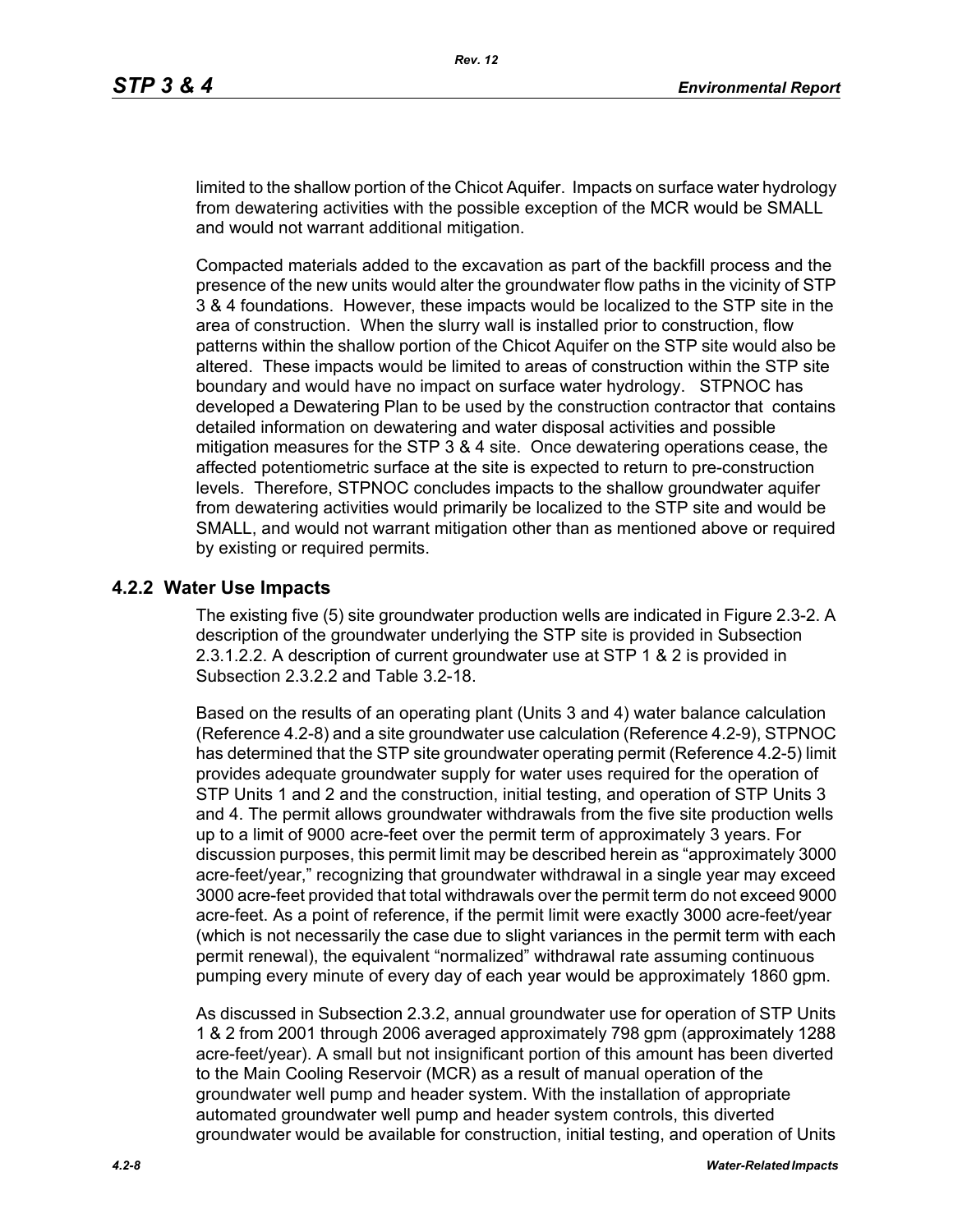3 and 4. However, as documented in the site groundwater use calculation (Reference 4.2-9), it has been determined that even if this water were not available to Units 3 and 4, the existing STP site groundwater operating permit limit provides adequate groundwater supply for water uses required for the operation of STP Units 1 and 2 and the construction, initial testing, and operation of STP Units 3 and 4.

Groundwater would be used during construction and initial testing of STP Units 3 and 4 for personal consumption and use, concrete batch plant operation, concrete curing, cleanup activities, dust suppression, placement of engineered backfill, and piping flushing and hydrostatic tests. Water uses for the construction and initial testing of STP Units 3 and 4 were estimated for each month during the construction period through the commencement of unit operation (Reference 4.2-9). As documented in the site groundwater use calculation (Reference 4.2-9), monthly construction water uses are projected to range from a normalized rate of approximately 10 gpm to approximately 228 gpm. Similarly, monthly water uses associated with initial testing of STP Units 3 and 4 are projected to range from a normalized rate of approximately 47 gpm to approximately 491 gpm.

When evaluating whether the total site groundwater demand can be satisfied by the available groundwater supply, the site groundwater use calculation (Reference 4.2-9) considers the schedule projected for each use, and evaluates the total site groundwater usage at each point in time from the commencement of STP Units 3 and 4 construction until both Units 3 and 4 are in operation (i.e., Units 1, 2, 3 and 4 are operating simultaneously). With consideration for the need to maintain water storage capacity to provide for peak site water demands, this evaluation confirms that total site groundwater demand remains below the existing site groundwater permit limit during construction, initial testing, and operation of STP Units 3 and 4.

As discussed in Section 2.3.2, the design groundwater withdrawal capacity associated with the five site production wells covered by the existing site groundwater operational permit is 1950 gpm. Of the total 1950 gpm design capacity, not more than approximately 1650 gpm is considered to be available based on operating experience and the fact that use of the Nuclear Training Facility (NTF) pump is limited to providing fire protection water for the NTF. Therefore, STPNOC intends to install at least one additional site groundwater well with a design capacity of 500 gpm. As with the existing five site production wells, any new well(s) would be installed to depths within the deep portion of the Chicot Aquifer. As documented in the site groundwater use calculation (Reference 4.2-9), this additional capacity will allow for sufficient groundwater withdrawal to meet water uses required for: (1) operation of STP Units 1 and 2 and the construction, initial testing, and operation of STP Units 3 and 4; and (2) potential temporary capacity reduction as a result of equipment failure/unavailability. Any additional wells would be properly permitted under applicable Coastal Plains Groundwater Conservation District (CPGCD) and TECQ requirements, and would not involve a request for an increase in the existing permit limit.

As discussed in Subsection 2.3.2, the site's five (5) production wells provide water from the deep portion of the Chicot Aquifer (well depths between 600 and 700 feet) for STP Units 1 & 2 operations, the NTF, and for the STP Visitor Center (located within the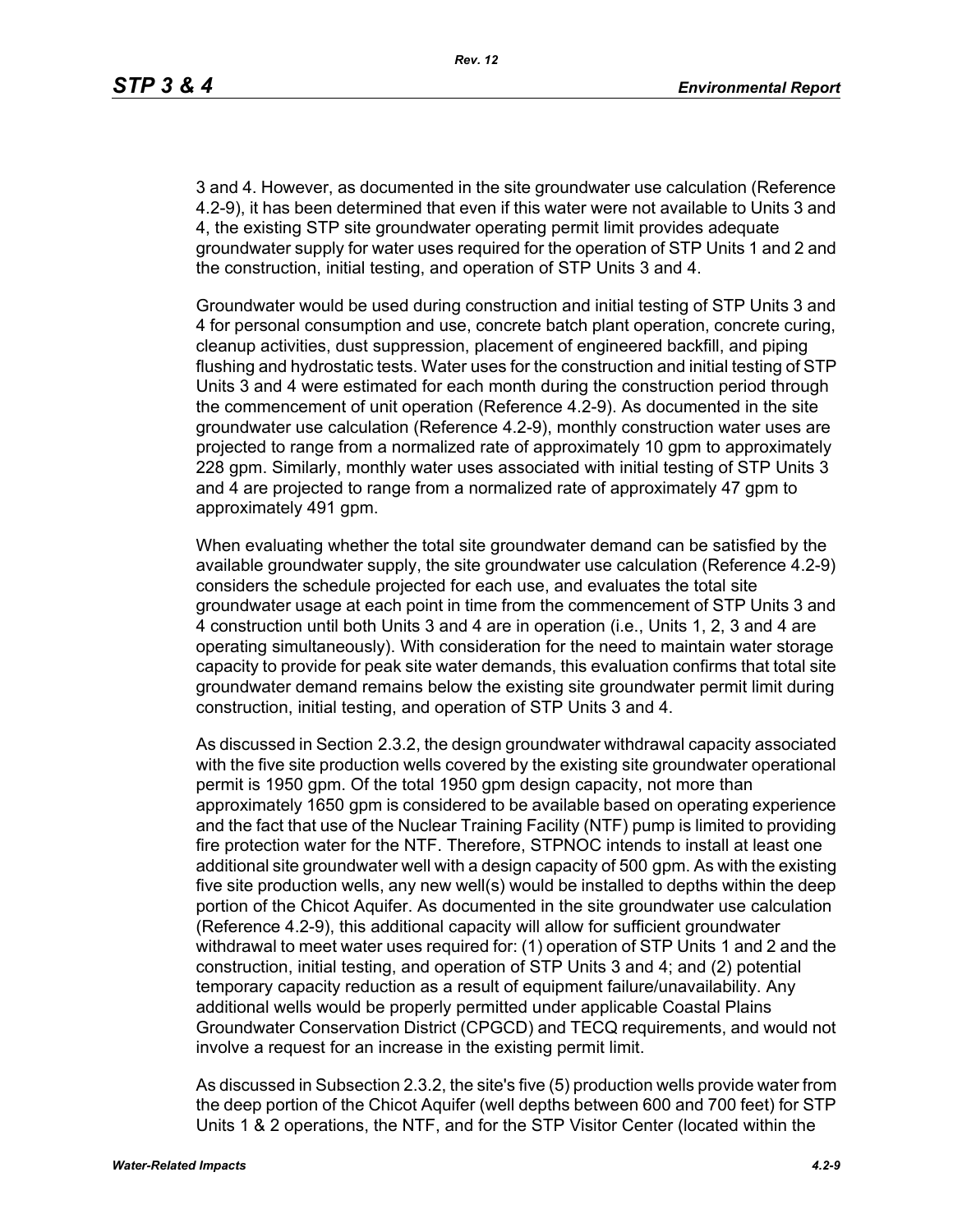NTF). STP Units 1 & 2 currently use this water for cooling, condensing, and refrigeration; process and washdown; boiler feed; air-conditioning; sanitary and drinking; and other plant activities. A sixth well located at the east entrance to the STP Unit 1 and 2 site off FM 521 has been plugged and abandoned. An onsite pump test on Well 5 installed to a depth of 700 feet in the deep aquifer portion of the Chicot Aquifer yielded 50,000 gpd/ft (6680 ft<sup>3</sup>/day). However, as indicated in Table 2.3.1-16, lower transmissivity values were calculated for Well 6 and Well 7. Therefore, an average transmissivity value of 33,245 gpd/ft (4444 ft<sup>3</sup>/day) was used in the calculations. No values for the coefficient of storage were determined for these wells, so the values used are those for Well 5. The specific capacity of Well 5 was 10 gallons per minute per foot (gpm/ft) of drawdown. The average permeability of the deep aquifer beneath the site was calculated to be 35 ft/day (Reference 4.2-2). The hydrologic parameters for the modeling of potential groundwater use impacts using a confined aquifer scenario for the deeper portion of the Chicot Aquifer are included in Table 4.2-3. Subsection 2.3.1 describes the confining unit separating the shallow portion of the Chicot Aquifer from the deeper portion of the Chicot as being confined. Therefore, the results of using a confined scenario would represent STPNOC's current knowledge of the site conditions.

The upper shallow aquifer is primarily used for livestock watering and other low-yield requirements. The upper shallow aquifer is isolated from the surface waters by surficial clays and from the lower aquifer units by several confining units. As discussed in Subsection 2.3.2, most well water users near STP do not use the upper shallow aquifer as a source for drinking water because of its low yield. The deep confined aquifer is used as the primary source of water for the region due to higher aquifer yield. Therefore, STPNOC concludes that impacts due to pumping from the STP site's production wells during construction activities to the shallow portion of the Chicot Aquifer would be SMALL and would not warrant mitigation.

As indicated above, construction and initial testing of STP Units 3 & 4 will result in an increase in the average groundwater pumping rate (not to exceed the existing permit limit) as compared to that currently required to supply the needs of STP Units 1 & 2. The wells located in the deeper portion of the Chicot Aquifer were evaluated to determine any potential impact to wells located in the vicinity of the STP site within the same portion of the aquifer. The closest offsite well (Figure 2.3.2-5) in the same aquifer unit from an STP site well is Texas Water Development Board Well 8109702, which is located approximately 1.25 miles (6600 feet) southeast of STP Well 7. However, the CPGCD requires a distance of 2,500 feet to be between wells permitted by the District (Reference 4.2-6). Therefore a distance between the potential wells of 2,500 feet would result in the more conservative model results than 6600 feet. As discussed above, the hydrologic parameters used for the modeling are listed in Table 4.2-3.

# **4.2.2.1 Confined Nonleaky Scenario**

A confined nonleaky scenario would most likely represent actual site conditions. The hydrologic parameters used in support of a confined nonleaky aquifer scenario are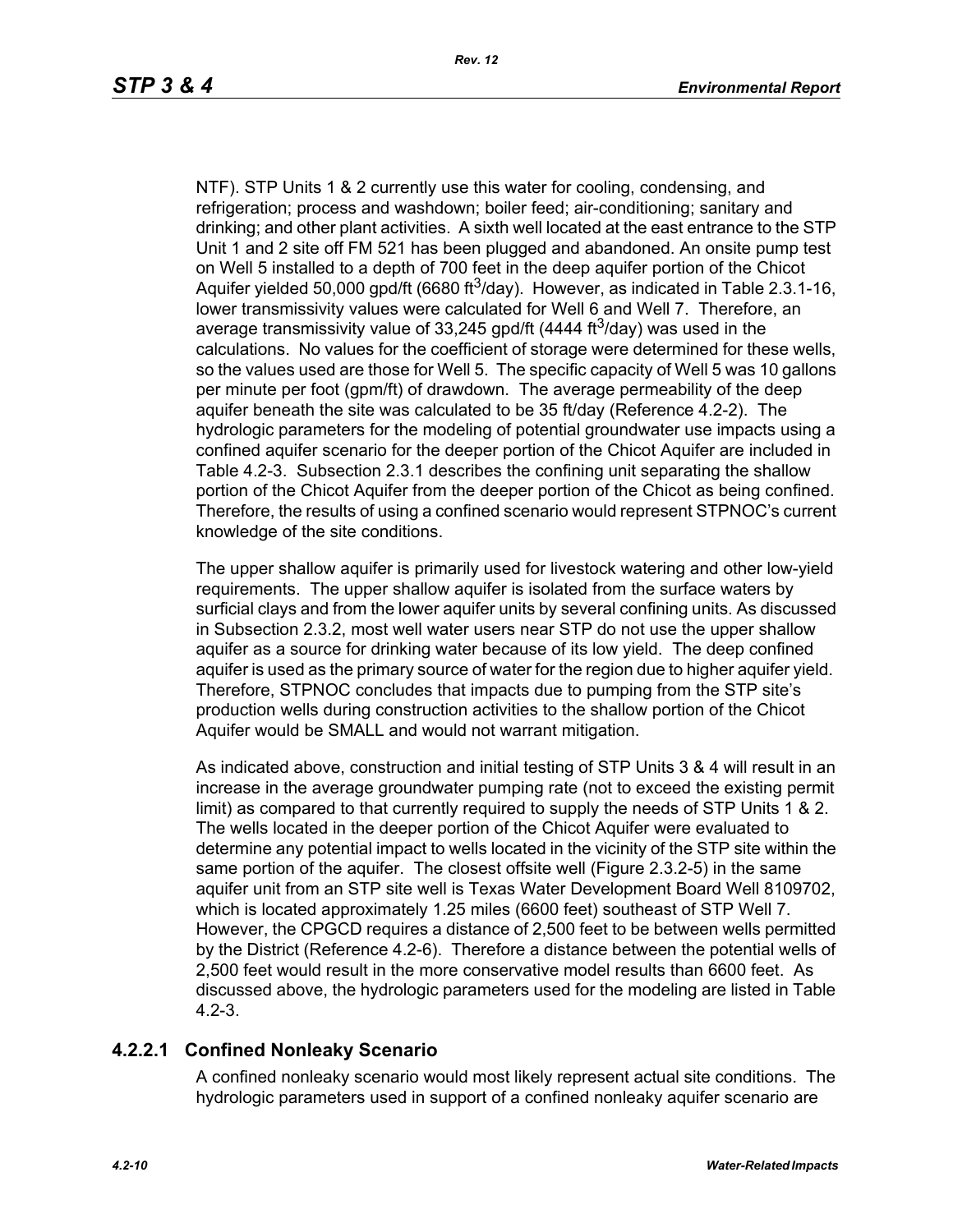included in Table 4.2-3. The Theis non-equilibrium well equations (Reference 4.2-7) for a confined non-leaky scenario are as follows:

 $s = [Q/4(3.14)T](W(u))$   $u = r<sup>2</sup>S/4Tt$ 

where:

| s = drawdown (ft)                        | T = transmissivity, $\text{ft}^2/\text{day}$ |
|------------------------------------------|----------------------------------------------|
| $Q =$ pumping rate, ft <sup>3</sup> /day | $t =$ time since pumping started, days       |
| S = coefficient of storage               | $W(u)$ = Theis well function                 |
| r = distance to pumping well, ft         |                                              |
|                                          |                                              |

The assumptions made were that the aquifer is homogeneous, isotropic, of uniform thickness, and of infinite aerial extent. The assumptions also include that the potentiometric surface prior to pumping is horizontal; the well is pumped at a constant discharge rate; the well is fully penetrating and flow is horizontal; the well diameter is infinitesimal so that storage within the well can be neglected; and water from storage is discharged instantaneously with decline of head. The results of the confined nonleaky scenario model indicated that drawdown of the deeper portion of the Chicot Aquifer potentiometric surface at a distance of 2500 feet from any STP site well based on an average pumping rate of 798 gpm after a period of 27 years (9855 days), which is the operational period of STP 1 & 2 to beginning of construction, would result in a drawdown of 27 to 30 feet. During the construction period [7 years (2555 days)] for STP 3 & 4, the drawdown associated only with the construction activities and a pumping rate of 1062 gpm is 32 to 36 feet. During the period of overlap of the current operational water use and the amount of water projected to be used during construction of STP 3 & 4 over the length of construction activities, the drawdown of the potentiometric surface of the Chicot Aquifer was determined to be 55 to 63 feet (pumping rate of 1860 gpm, which, as detailed in Subsection 4.2.2, is a conservative normalized approximation of the current permitted limit) at 2,500 feet from the pumping well

In reality, as with the confined non-leaky scenario, the actual withdrawal resulting from the pumping of any STP site well a distance of 2,500 feet away would be similar to the drawdown that could be generated under current operating conditions based on design yields and assuming that the wells pumped are pumped in a manner such that no two adjacent wells are ever pumped at the same time to prevent coalescing drawdowns. The drawdown at a distance 2,500 feet from any STP site well for the 500 gpm design yield during the projected 40-year operating period of STP 1 & 2 is 18 to 20 feet.

STPNOC concludes that impacts due to increased pumping during construction activities to the deeper portion of the Chicot Aquifer would be SMALL and would not warrant mitigation. A reduction in drawdown potential could be obtained by the permitting of additional production wells within the same aquifer sequence. This would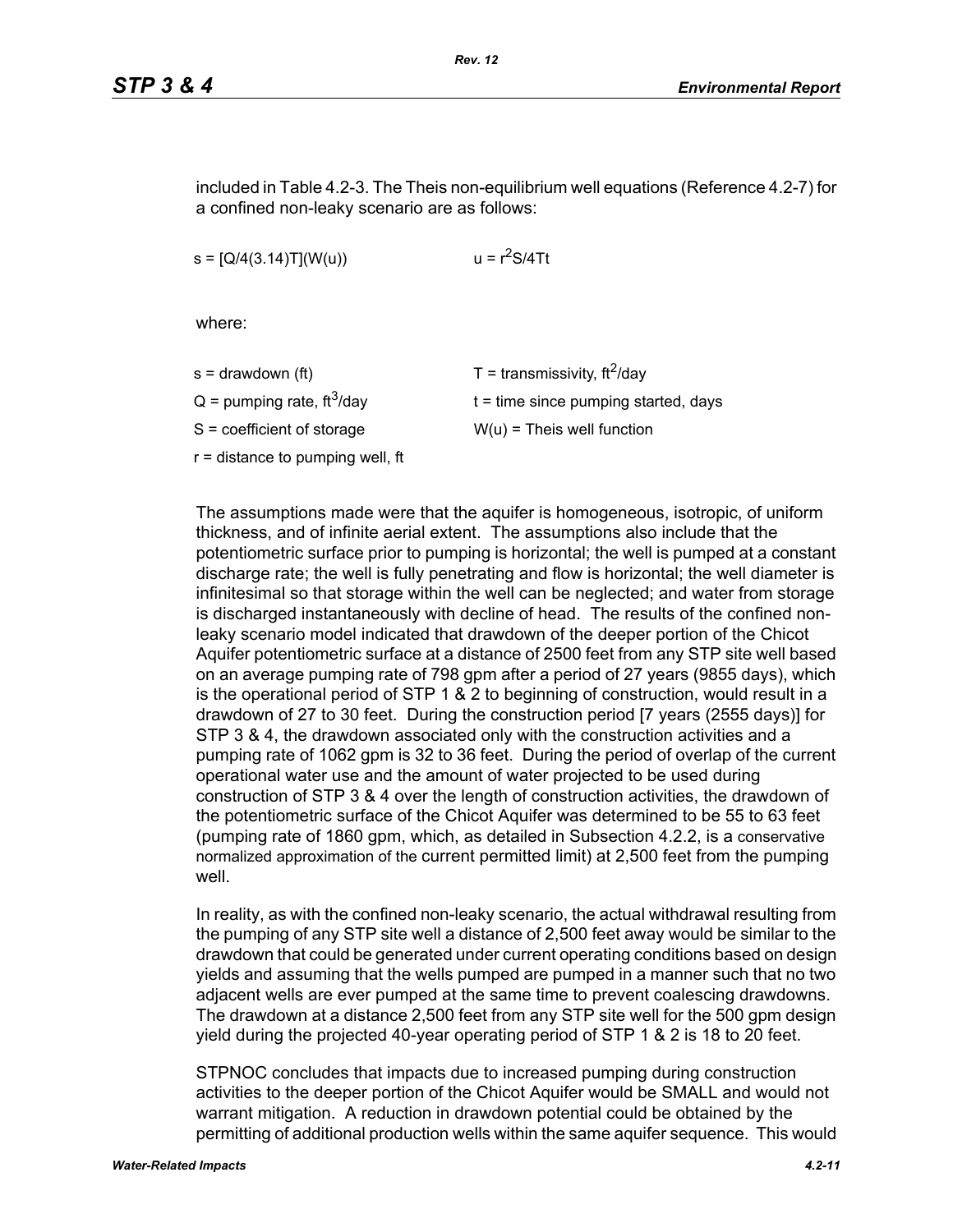allow STP to decrease the actual pumping rate at each well location, thereby spreading out the potential drawdown impacts across the STP site and reducing the effect each of the individual wells would have on offsite well locations while pumping within the current permitted rate.

### **4.2.3 Water Quality Impacts**

#### **4.2.3.1 Surface Water**

Impacts to surface water quality can occur as the result of chemical spills and soil erosion due to ground disturbance during construction. Potential impacts from the modification or construction of new replacement transmission towers along the STP to Hillje right-of-way would result in soil disturbance which would increase the potential impacts to surface water from sedimentation. Based on observation of aerial photographs, buffers of vegetated land that lie between the transmission towers to be modified or constructed and nearby surface water features would reduce the likelihood of any impacts due to sedimentation resulting from construction activities. STPNOC anticipates that modifications/construction along the transmission right-of-way would occur in accordance with all applicable regulations (Section 1.2, Tables 1.2-1 through 1.2-4) and best management practices to further reduce the potential impact, including erosion control measures that may include the use of silt fences and sediment retention basins to prevent storm water from carrying soil into down-gradient water bodies.

Any contaminants (e.g., diesel fuel, hydraulic fluid, antifreeze, or lubricants) spilled during construction activities and not controlled by spill control measures could also affect surface water quality. Any minor spills of potential contaminants, including diesel fuel, hydraulic fluid, or lubricants during construction of the project, would be remediated quickly in accordance with the STP Construction SWPPP. Therefore, impacts to water quality would be considered SMALL and would not warrant additional mitigation.

Due to the relatively flat topography of the STP site, erosional impact to onsite land surfaces would be SMALL. Little Robbins Slough and Kelly Lake receive surface water from the northern portion of the STP site via surface flow from STP site drainage features and could therefore be impacted by site disturbance activities in the vicinity of STP 3 & 4 and the heavy-haul road. Direct impacts to the Colorado River from the construction activities at STP 3 & 4 are less likely because of the distance (approximately 3 miles) between the construction site and the waterway. Based on observation of aerial photographs, buffers of vegetated land that lie between the construction site and nearby surface water features would reduce the likelihood of any impacts due to sedimentation resulting from construction activities. STPNOC would plan and carry out road building and other project construction activities in accordance with all applicable regulations (Section 1.2, Tables 1.2-1 through 1.2-4) and best management practices including erosion-control measures that may include silt fences and sediment retention basins to prevent storm water from carrying soil into downgradient water bodies.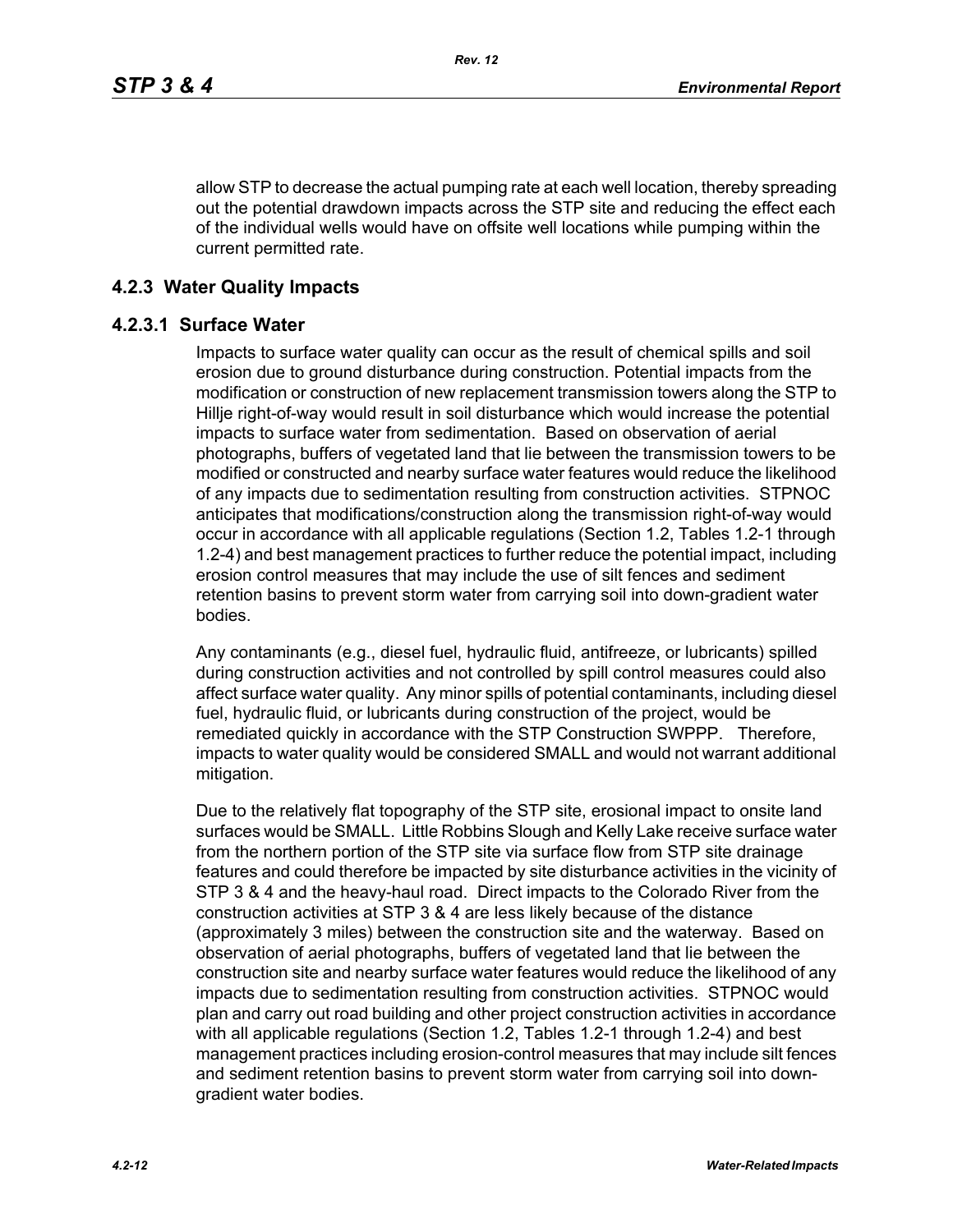Because the STP 3 & 4 site slated to be disturbed for facilities and supporting infrastructure is more than 5 acres, STPNOC would, in compliance with the TCEQ TPDES Construction Storm Water Program, do the following:

- **Submit a Notice of Intent to obtain coverage under the TCEQ General Permit** Number TX150000 Relating to Discharges from Construction Activities.
- Develop a SWPPP.
- **IMPLEMENT MANAGEMENT MANAGEMENT CONTROLLER** Including structural and operation controls to prevent the movement of pollutants (including sediments) into wetlands and water bodies via storm water runoff

Based on the fact that any ground-disturbing activities would be permitted and overseen by state regulators, and guided by an approved SWPPP, STPNOC believes any impacts to surface water during the construction phase would be SMALL and would not warrant mitigation beyond those best practices mentioned above and any additional requirements required by permitting agencies.

## **4.2.3.2 Groundwater**

The shallow aquifer beneath the plant and the STP to Hillje transmission right-of-way is under confined conditions resulting from the overlying surficial clay material and the underlying confining unit that separates the shallow confined aquifer from the deep aquifer located within the Beaumont Formation. The groundwater at the STP site and in the vicinity of the STP site is replenished by natural precipitation that percolates to the water table and then moves laterally to the closest interceptor stream, the Colorado River. As a consequence, any contaminants (e.g., diesel fuel, hydraulic fluid, antifreeze, or lubricants) spilled during construction and not controlled by spill control measures may affect only the shallow aquifer and would ultimately move to surface water bodies where they could be intercepted.

Any minor spills of diesel fuel, hydraulic fluid, or lubricants during construction of the project would be remediated quickly in accordance with the construction SWPP.

None of the planned construction activities has the potential to affect the deep, confined aquifers. In the unlikely event small amounts of contaminants escape into the environment, they would have only a small, localized, temporary impact on the shallow confined aquifer. STPNOC believes that any impacts to groundwater quality would be SMALL and would not warrant mitigation beyond those described in this section or required by permit.

#### **4.2.4 References**

- 4.2-1 STPEGS Updated Final Safety Analysis Report for Units 1 & 2, Revision 13, May 2006.
- 4.2-2 "Final Environmental Statement related to the Operation of STP 1 & 2," NRC (Nuclear Regulatory Commission) August 1986.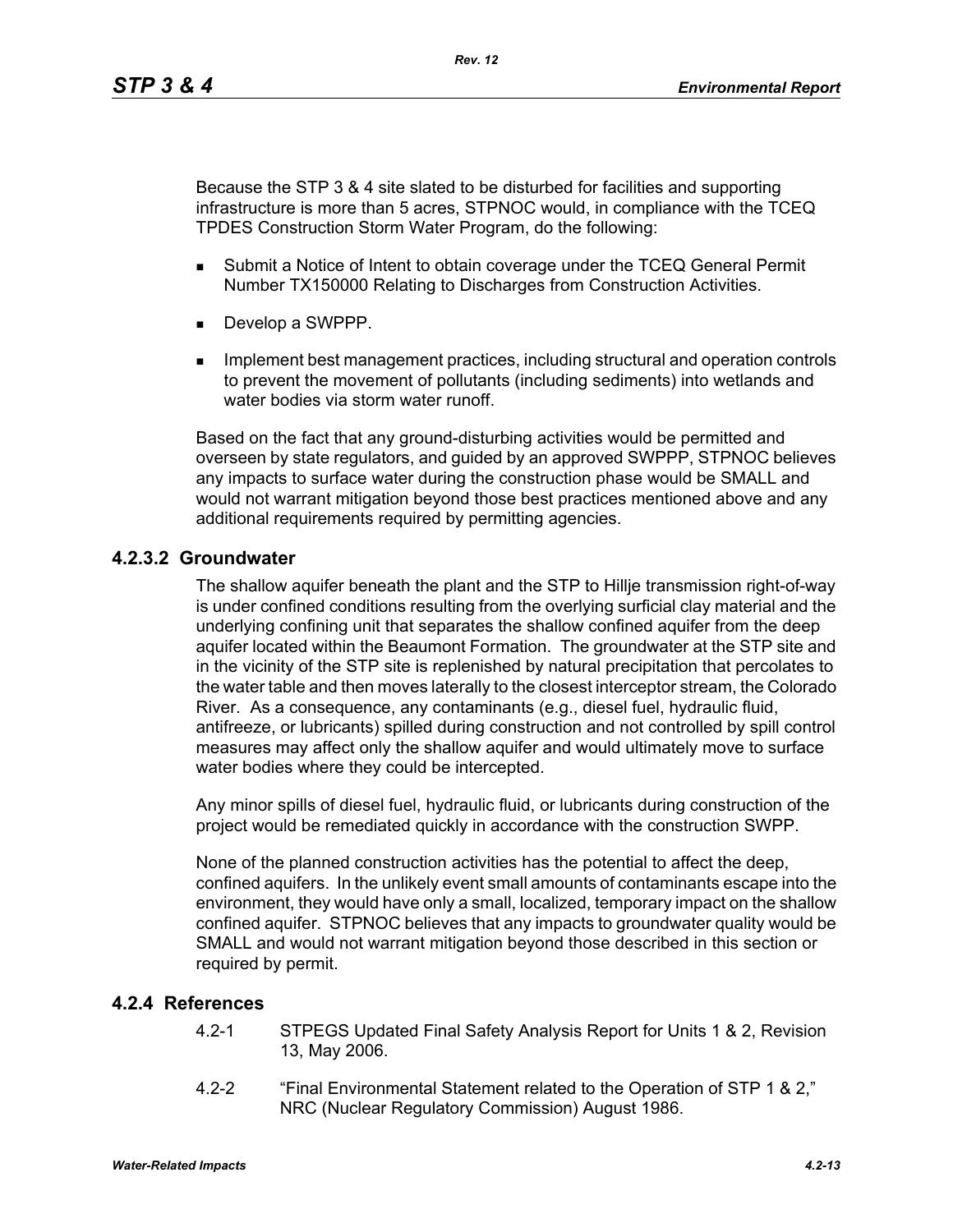- 4.2-3 "Rapid Bioassessment Initial Report," ENSR (ENSR Corporation), South Texas Project Electric Generating Station, Prepared for STP Nuclear Operating Company, Wadsworth, Texas, May 2007.
- 4.2-4 "Ecological Survey Report Unit 3 and 4 Licensing Project," ENSR, South Texas Project Electric Generating Station, Prepared for STP Nuclear Operating Company, Wadsworth, Texas, March 2007.
- 4.2-5 Operating Permit, STP Nuclear Operating Company, Historical User Permit No. OP-04122805, Coastal Plains Groundwater Conservation District, March 2005.
- 4.2-6 CPGCD (Coastal Plains Groundwater Conservation District) 2004, Rules of the Coastal Plains Groundwater Conservation District, adopted May 25.
- 4.2-7 "Groundwater and Wells," Fletcher G. Driscoll, 2<sup>nd</sup> Edition, Johnson Filtration Systems Inc., St. Paul, Minnesota, 1989.
- 4.2-8 "Plant Water Balance," Fluor Nuclear Power Calculation No. U7-SITE-G-CALC-DESN-2001.
- 4.2-9 "Site Groundwater Use for Construction, Initial Testing, Startup, and Operations," Fluor Nuclear Power Calculation No. U7-SITE-G-CALC-DESN-2002.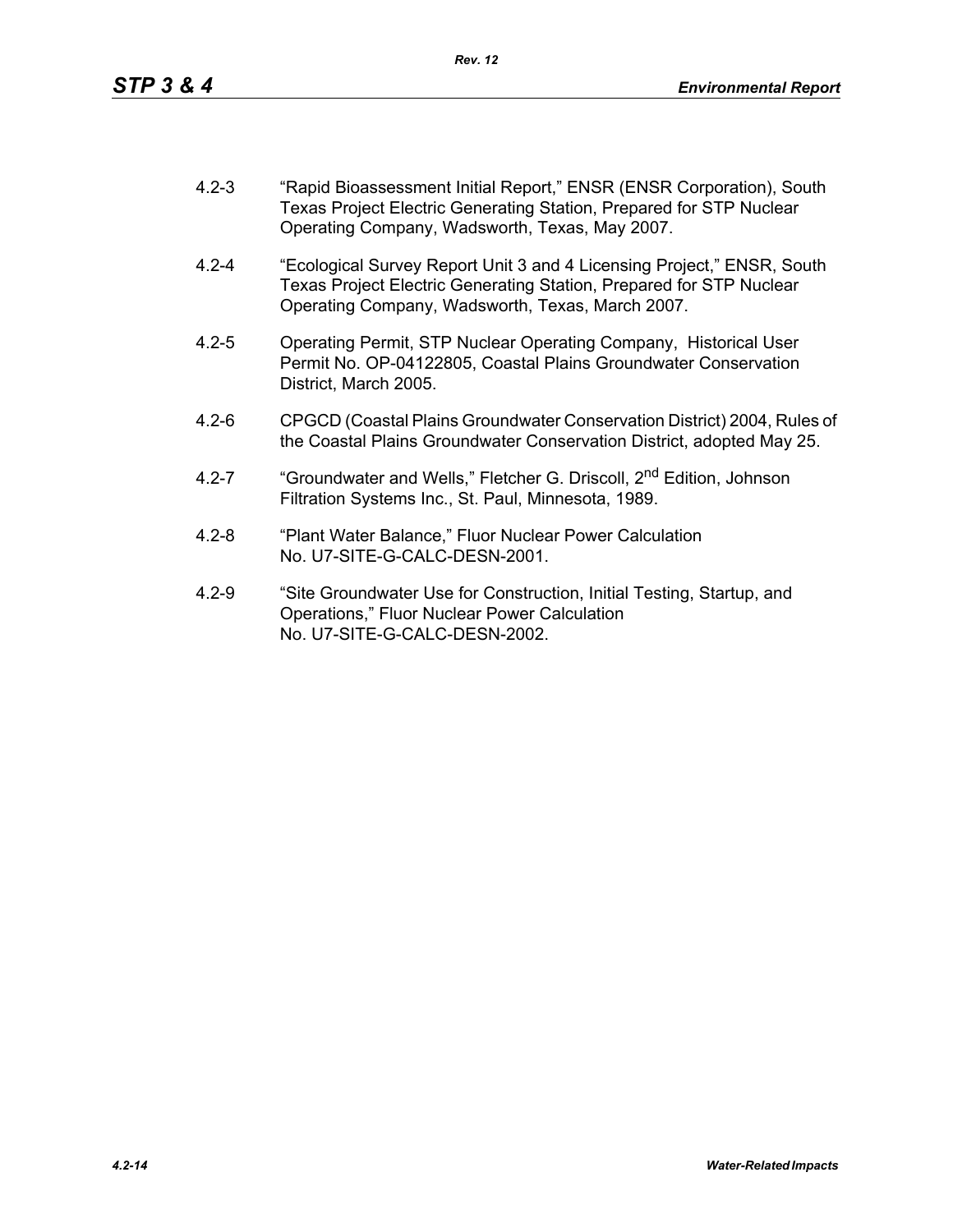| Table 4.2-1 EStimated Dewatering Drawdown and Subsidence |                                                        |                                         |                                           |  |  |
|----------------------------------------------------------|--------------------------------------------------------|-----------------------------------------|-------------------------------------------|--|--|
| Location                                                 | <b>Distance from STP Proposed</b><br><b>Excavation</b> | Drawdown at<br><b>Location Facility</b> | Subsidence at<br><b>Location Facility</b> |  |  |
| MCR Dike                                                 | 2200 ft from STP 3 & 4                                 | $< 0.1$ to 10 ft                        | $< 0.01$ to 0.08 ft                       |  |  |
| STP Unit 1                                               | 1800 ft from STP 3 & 4                                 | $< 0.1$ to 19 ft                        | $<$ 0.01 to 0.15 ft                       |  |  |
| <b>STP Unit 2</b>                                        | 2250 ft from STP 3 & 4                                 | $0.1$ to 9 ft                           | $< 0.01$ to 0.07 ft                       |  |  |

# **Table 4.2-1 Estimated Dewatering Drawdown and Subsidence**

| Table 4.2-2 Pump Test Data STP 1 & 2 Shallow Aquifer |
|------------------------------------------------------|
| <b>Portion of the Chicot Aquifer</b>                 |

|                  | <b>Test Depth</b><br>(ft) | <b>Transmissivity</b> | Permeability | <b>Storage</b> |                    |
|------------------|---------------------------|-----------------------|--------------|----------------|--------------------|
| <b>Pump Test</b> |                           | (gpd/ft)              | gpd/ft       | cm/sec         | <b>Coefficient</b> |
|                  | 60-140                    | 33,000                | 410          | 0.0200         | 0.00071            |
| 2                | 59-83                     | 13,000                | 600          | 0.0280         | 0.00045            |
| 3                | 20-43                     | 1,100                 | 65           | 0.0030         | 0.00170            |
| 4                | $30 - 45$                 | 10,500                | 420          | 0.0200         | 0.00070            |

Source: Reference 4.2-2, Table 2.4.13-3